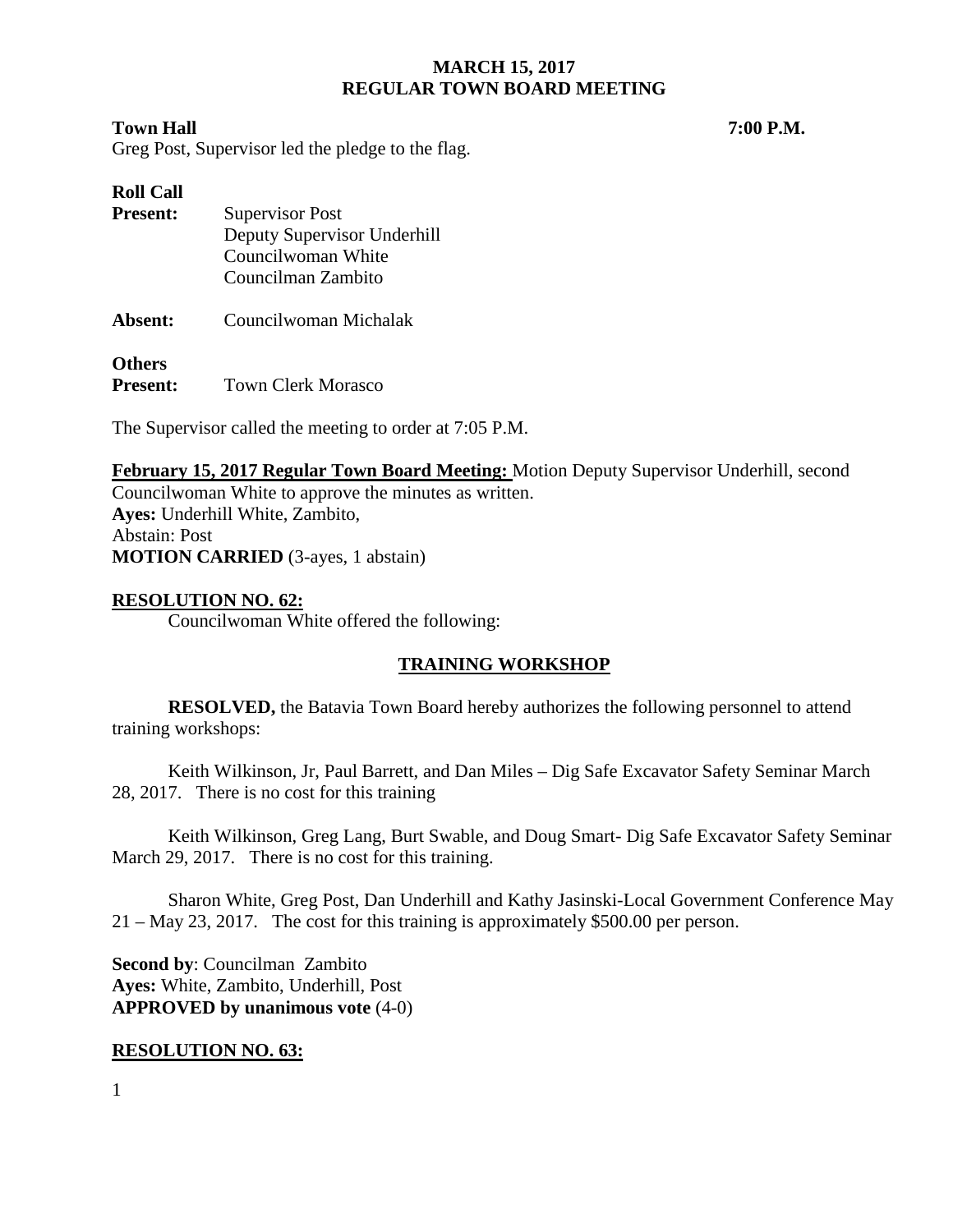Deputy Supervisor Underhill offered the following:

#### **AUTHORIZING BUDGET TRANSFERS FOR 2017**

**RESOLVED,** the Batavia Town Board hereby authorizes the following Budget Transfers:

#### **General Fund:**

| From      |                          | Amount     | <b>PER</b><br>T0. |                     |
|-----------|--------------------------|------------|-------------------|---------------------|
| A1990.400 | $\mathcal{L}$ ontingency | \$8,210.00 | A1989.401         | <b>Fixed Assets</b> |
|           |                          |            |                   |                     |

**Second by:** Councilman Zambito **Ayes:** Underhill, Zambito, White, Post **APPROVED by unanimous vote** (4-0)

#### **RESOLUTION NO. 64:**

Supervisor Post offered the following:

## **RE-APPRAISAL FIXED ASSET INDUSTRIAL APPRAISAL COMPANY**

**WHEREAS,** the Town of Batavia's last re-appraisal for fixed assets was in 2012 and requires an updated appraisal; and,

**WHEREAS,** the Town received a proposal from Industrial Appraisal Company (proposal attached).

## **NOW, THEREFORE, BE IT**

**RESOLVED,** the Batavia Town Board hereby accepts the services of Industrial Appraisal Company for Inventory and Appraisal Services at a cost of \$8,210.00 and the annual service costs for Updating of the Insurable Values at a cost of \$690.00 and the annual service cost for Updating of Property Inventory and Accounting Cost Records at a cost of \$350.00; and be it further

**RESOLVED,** the expenditure will be appropriated from line item A1989.401.

**Second by: Deputy Supervisor Underhill Ayes:** Post, Underhill, White, Zambito **APPROVED by unanimous vote** (4-0)

## **RESOLUTION NO. 65:**

Councilman Zambito offered the following:

## **RESOLUTION TO INTRODUCE PROPOSED LOCAL LAW NO. 1 of 2017 AND TO SCHEDULE A PUBLIC HEARING**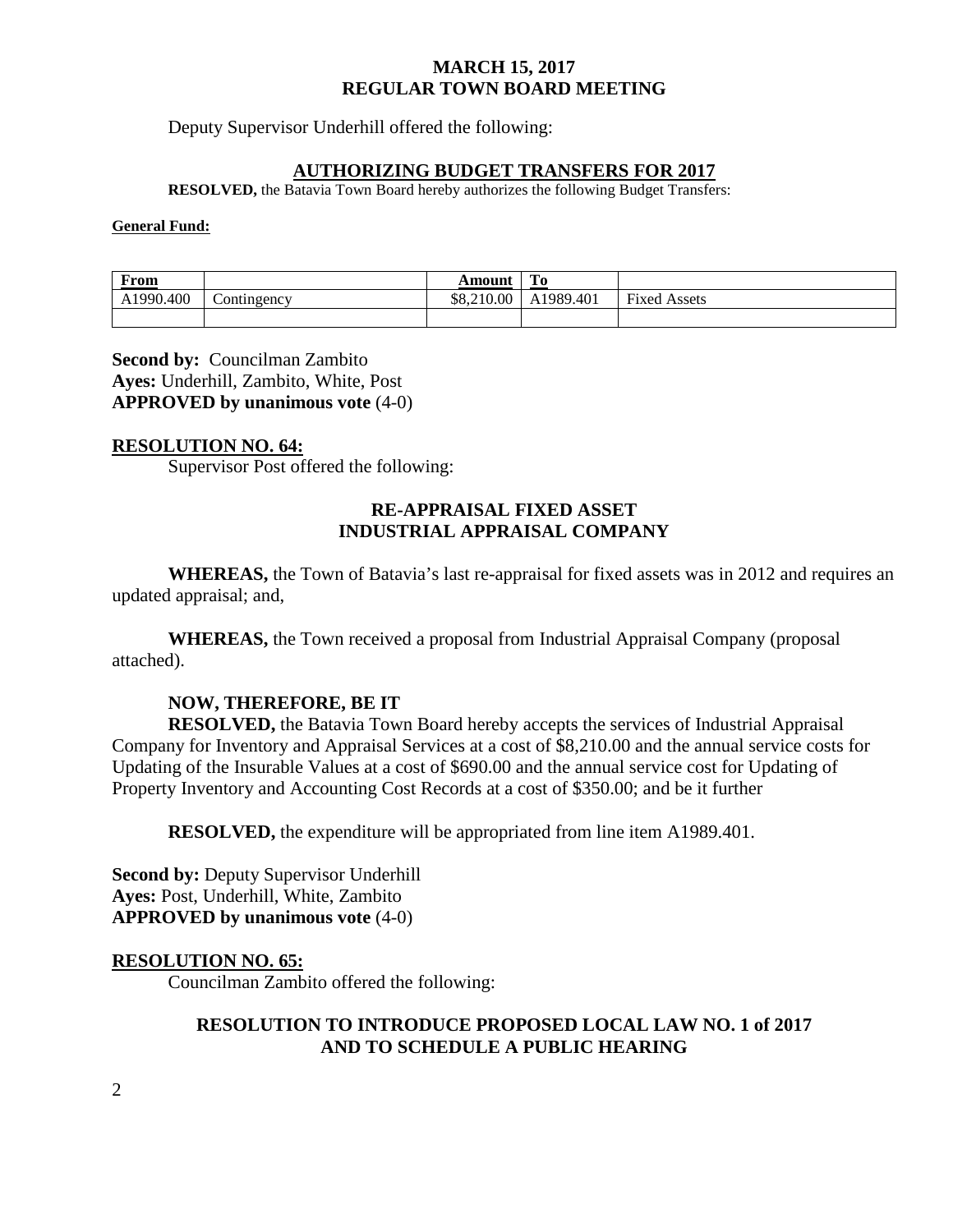**WHEREAS**, as part of the Clean Energy Communities Program to earn the Clean Energy Community designation and access to grant funding for clean energy projects, and to promote the public health, safety and welfare by making available good, actionable information on municipal building energy use to help identify opportunities to cut costs and reduce pollution in the Town of Batavia, the Town Board of the Town of Batavia, New York desires to consider adopting legislation to 'Establish Energy Benchmarking Requirements for Certain Municipal Buildings", also known as "Local Law No. 1 of 2017 "The Town of Batavia Municipal Building Energy Benchmarking Law. "

**NOW, THEREFORE, BE IT RESOLVED** by the Town Board of the Town of Batavia, New York that proposed Local Law No. 1 of 2017 entitled "The Town of Batavia Municipal Building Energy Benchmarking Law", which proposed Local Law is now in its final form as appears by a copy thereof hereto attached, be and the same hereby is introduced for adoption; and

**BE IT FURTHER RESOLVED** that said proposed Local Law be laid upon the desks of the members of this Town Board on this date and remain there and a copy thereof be kept on file in the office of the Town Clerk until April 19, 2017, and that a public hearing be held before this Town Board on the 19th day of April, 2017 at 7:00 p.m. at the Batavia Town Hall, 3833 West Main Street Road, Batavia, New York, on the advisability of enacting said proposed Local Law; and

**BE IT FURTHER RESOLVED** that a copy of said proposed Local Law be mailed to each member of the Town Board not in attendance at this meeting in a postpaid, properly addressed and securely closed envelope in a post box within the Town of Batavia, New York not less than ten (10) calendar days, exclusive of Sunday, prior to the date of said public hearing; and

**BE IT FURTHER RESOLVED** that the Town Clerk shall cause notice of said public hearing to be published once in The Daily News at least five (5) days prior to the date of said public hearing, which notice shall contain the time and place of said hearing, the title and purpose thereof, as well as a statement that a copy of said proposed Local Law is on file in the Town Clerk's Office.

**Second by: Deputy Supervisor Underhill Ayes:** Zambito, Underhill, White, Post **APPROVED by unanimous vote** (4-0)

## **NOTICE OF PUBLIC HEARING BY THE TOWN BOARD**

# **OF THE TOWN OF BATAVIA, NEW YORK TO CONSIDER ADOPTING A PROPOSED LOCAL LAW**

**PUBLIC NOTICE** is hereby given that there has been presented to the Town Board of the Town of Batavia, New York on the 15th day of March, 2017, proposed Local Law No. 1 of 2017 entitled "The Town of Batavia Municipal Building Energy Benchmarking Law". Said Local Law will allow the Town of Batavia to promote the public health, safety, and welfare by making available good, actionable information on municipal building energy use to help identify opportunities to costs and reduce pollution in the Town of Batavia.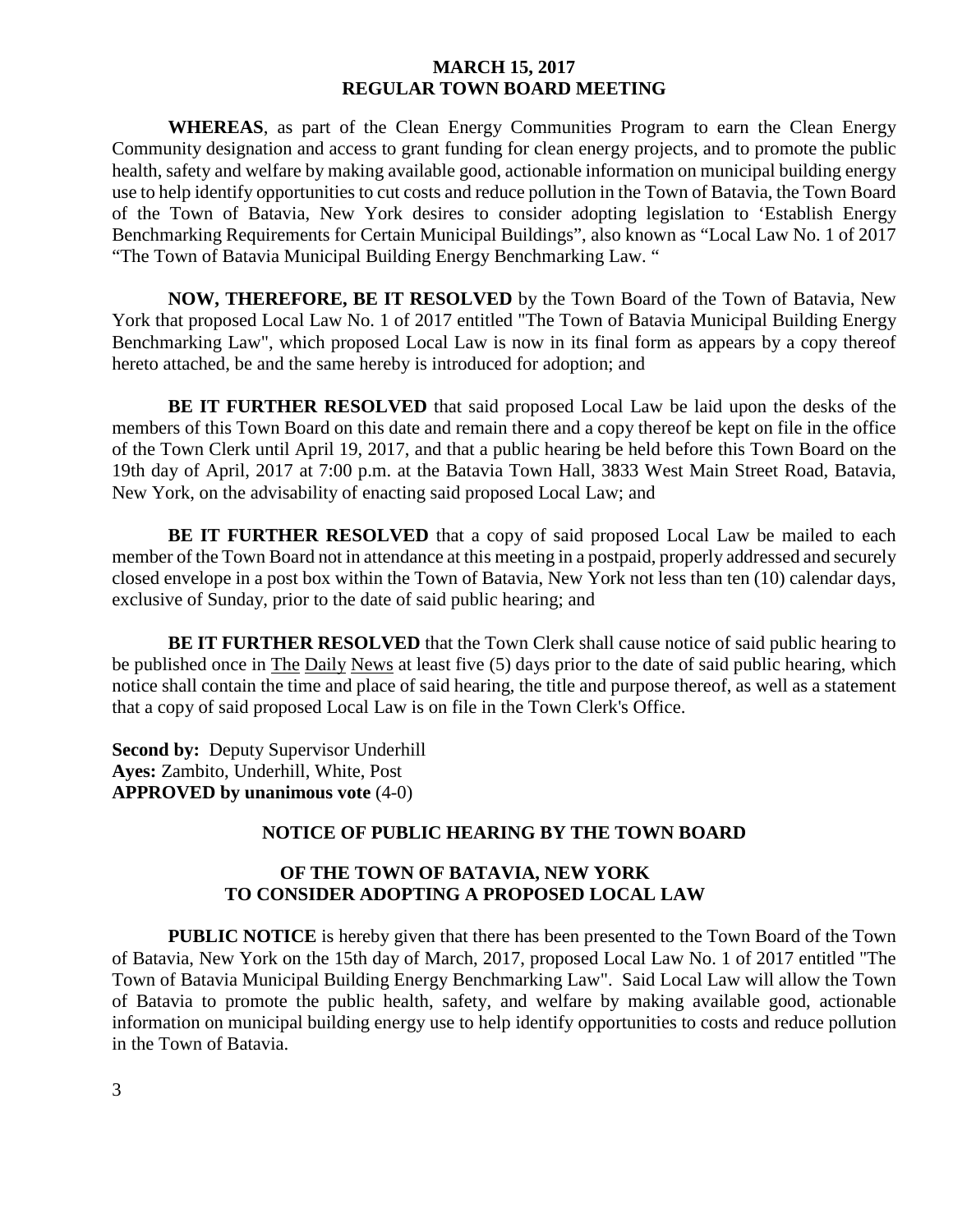**PLEASE TAKE FURTHER NOTICE** that on 19th day of April, 2017, at 7:00 o'clock in the afternoon of that day the Town Board of the Town of Batavia, New York will conduct a public hearing at the Batavia Town Hall located at 3833 West Main Street Road, in the Town of Batavia, New York, for the purpose of considering the advisability of enacting said proposed Local Law, at which time and place all persons interested will be heard.

A copy of said proposed Local Law is on file at the office of the Batavia Town Clerk, 3833 West Main Street Road, Batavia, New York and is open for inspection during regular Office hours.

Dated: Batavia, New York March 15, 2017

> Teressa M. Morasco, Town Clerk Town of Batavia, New York

\_\_\_\_\_\_\_\_\_\_\_\_\_\_\_\_\_\_\_\_\_\_\_\_\_\_\_\_\_\_\_\_\_\_\_\_\_

#### **RESOLUTION NO. 66:**

Councilwoman White offered the following:

## **UNITED WAY DAY OF CARING**

**RESOLVED,** the Batavia Town Board hereby authorizes a team of five employees (Steven Mountain, Teressa Morasco, Melissa Mason, Keith Wilkinson, and Joseph Neth) from the Town of Batavia to participate in the United Way Day of Caring, Wednesday, May 17, 2017.

**Second by: Councilman Zambito Ayes:** White, Zambito, Underhill, Post **APPROVED by unanimous vote** (4-0)

#### **RESOLUTION NO. 67:**

Deputy Supervisor Underhill offered the following:

## **RESOLUTION URGING THE NEW YORK STATE LEGISLATURE TO SUPPORT GENESEE COUNTY ECONOMIC DEVEOPMENT CENTER (GCEDC) LEGISLATIVE PRIORITES-SHOVEL READY SITES, RESTORE NY, PILOTs/TAX CAP, and JOB TRAINING**

**WHEREAS,** the NYS executive budget proposal does not include an initiative that would provide \$50 million over four years to fund the Shovel Ready Site Certification Program and the \$75 million in funding for the RESTORE NY Communities Initiative; and

**WHEREAS,** New York State has a critical need to develop its inventory of shovel-ready sites. Shovel-ready sites reduce the time it takes for business to begin construction on a new facility and

4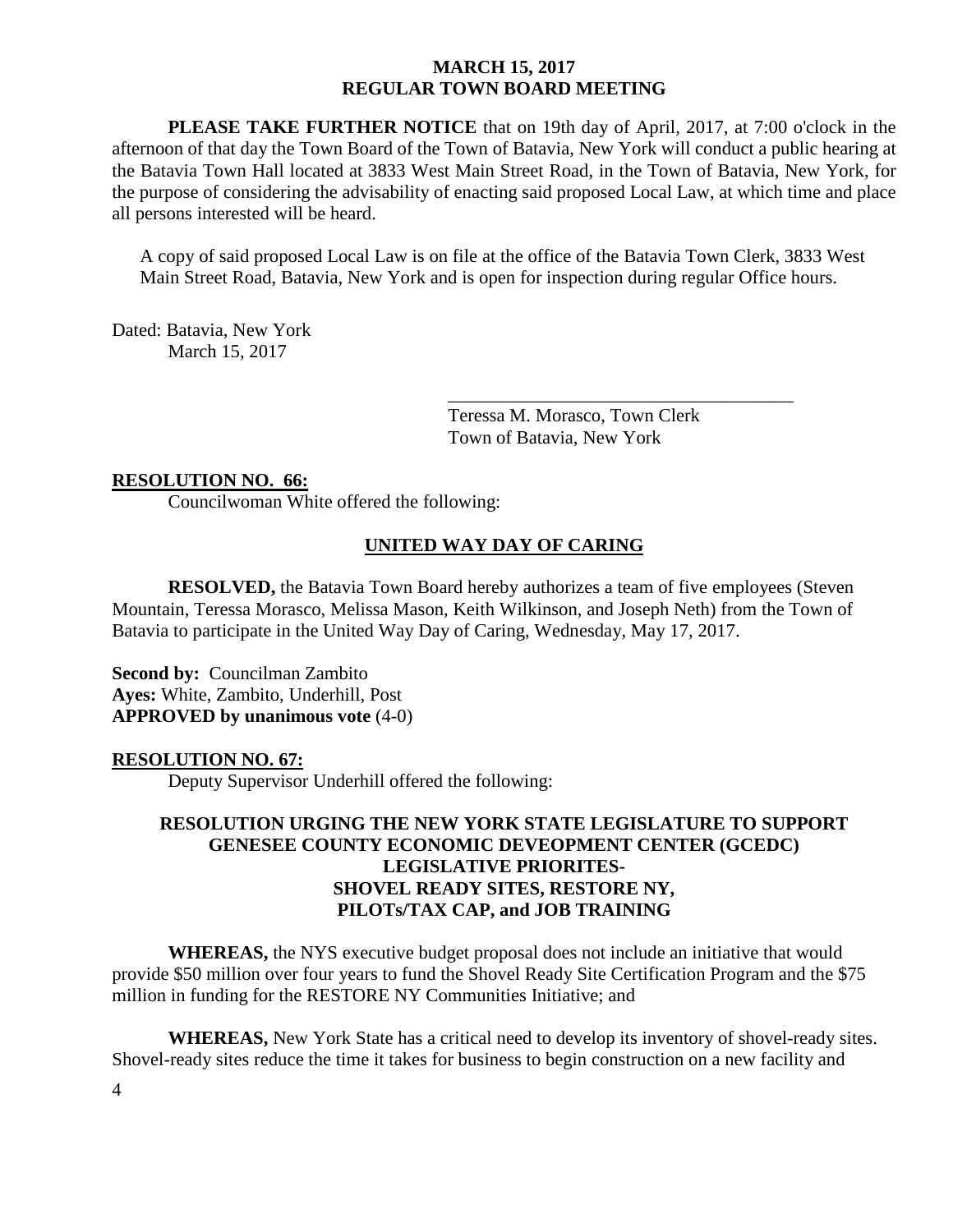reduce their risk, which allows them to become operational and provide job opportunities to sooner; and

**WHEREAS,** RESTORE NY provides municipalities with financial assistance for revitalization of commercial and residential properties. The program encourages community development and neighborhood growth through the elimination and redevelopment of blighted structures

## **NOW, THEREFORE, BE IT**

**RESOLVED,** that the Town of Batavia does hereby urge state lawmakers to support and include the Shovel Ready Site Certification Program and the RESTORE NY Communities Initiative in the 2017 fiscal budget; and be it further

**RESOLVED,** the Town of Batavia urges support for including in this year's State budget provisions that would require assessed property under an IDA PILOT agreement to be made part of the growth factor calculation for determining a taxing jurisdiction's tax levy, for purposes of the two percent real property tax cap; and be it further

**RESOLVED,** the Town of Batavia also urges support for targeted investments in workforce development within this year's budget, specifically the inclusion of workforce development as a permissible use of existing funding within Empire State Development's Regional Economic Development Council capital funds, and allowing up to 10 percent of a region's allocation to be used for employer-driven workforce training; and be it further

**RESOLVED,** that Supervisor is hereby authorized and directed to send letters of support, along with a copy of this resolution to our representatives of the New York State Legislature.

**Second by:** Councilman Zambito **Ayes:** Underhill, Zambito, White, Post **APPROVED by unanimous vote** (4-0)

## **RESOLUTION NO. 68:**

Supervisor Post offered the following:

## **BOND COUNSEL PROFESSIONAL SERVICES HODGSON RUSS, LLP**

**WHEREAS,** the Town's Bond Counsel Services and Billing Arrangements with Hodgson Russ, LLP haven't been updated since 2009; and

**WHEREAS,** Hodgson Russ, LLP submitted via email dated February 10, 2017 a letter of engagement dated February 2017 for Bond Counsel Services and Billing Arrangements (attached).

**NOW THEREFORE, BE IT RESOLVED,** the Batavia Town Board accepts the February 2017 updated Bond Counsel Services and Billing Arrangements between the Town of Batavia and Hodgson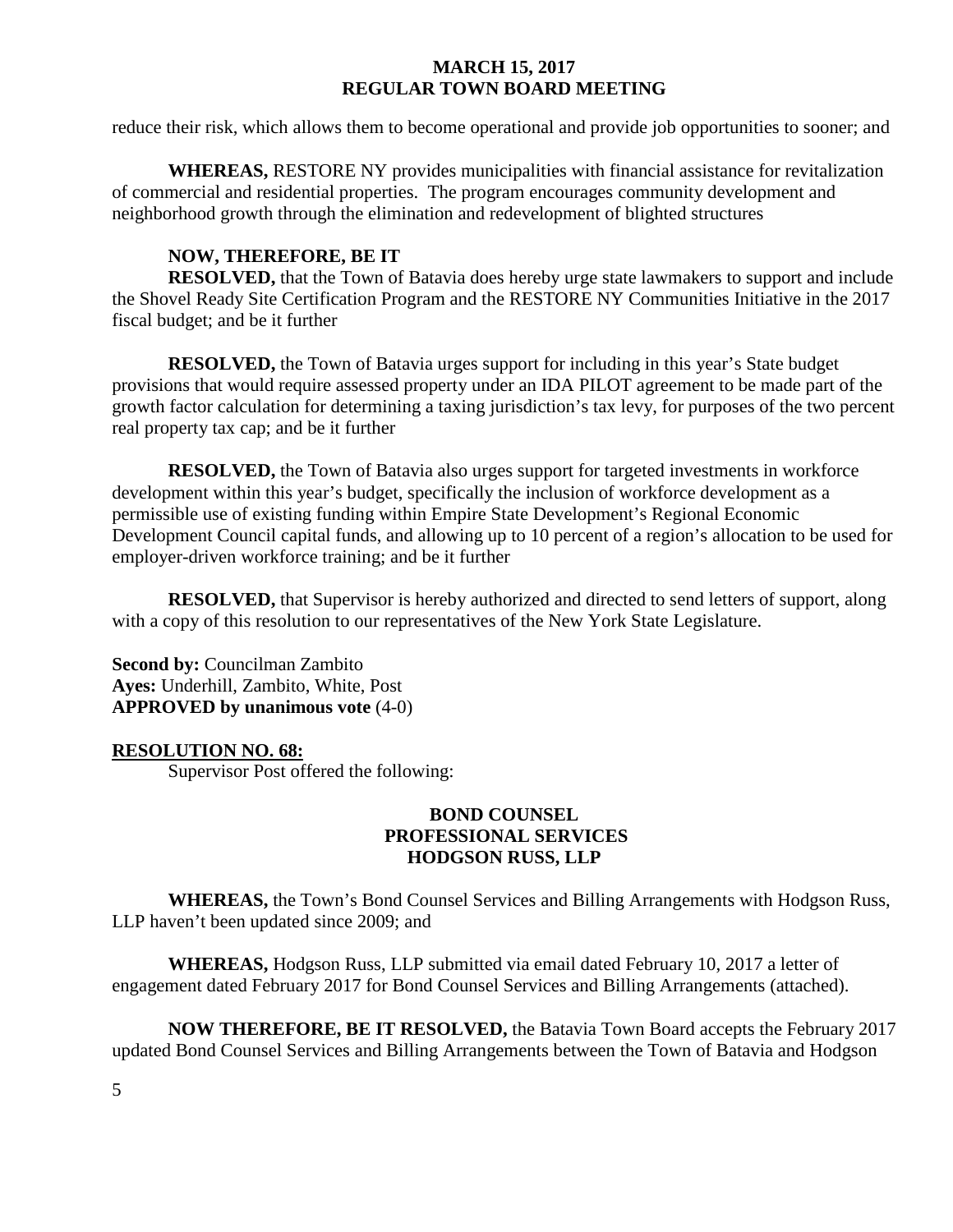Russ, LLP, a copy of which is hereby annexed hereto and made a part of the minutes.

**Second by:** Supervisor Post **Ayes:** Post, Underhill, Zambito, White **APPROVED by unanimous vote** (4-0)

**Abstract No. 3-2017:** Motion Deputy Supervisor Underhill, second Councilman Zambito to authorize the Supervisor to pay the following vouchers:

| General               | \$116,601.98   |
|-----------------------|----------------|
| Highway               | 27,788.73      |
| Sewer No. 1           | 49,267.27      |
| Sewer No. 2           | 52,710.83      |
| Water                 | 103,579.68     |
| Townline              | 2,996,191.00   |
| <b>Sewer Capacity</b> | 2,501,659.26   |
| <b>Ellicott Trail</b> | 28,209.31      |
| <b>Townline Joint</b> | 242.42         |
| <b>Total</b>          | \$5,876,250.48 |

Check numbers 19639 thru 19707, SM: 1097, Online: \$10,121.28, Wire: \$5,605,808.45 **Ayes:**White, Zambito, Underhill, Post **MOTION CARRIED by unanimous vote** (4-0)

# **DEPARTMENT REPORTS:**

**The Supervisor** reported there are no department reports as the department heads have been busy mitigating the storms. Mr. Post complimented the first responders, utility staff and Town staff on an extraordinary job.

## **Supervisor's Report:**

**Status Report** on expenditures and revenues is available for the Board's review.

**GAM Meeting** will be tomorrow evening at the Pembroke Community Center/Corfu Fire Hall located at 116 East Main Street, Corfu at 7:00 P.M., hosted by the Town of Pembroke.

## **COMMUNICATIONS:**

## **The Town Clerk reported on the following:**

**February Town Clerk monthly report collected** a total of \$1,349.42, remitted \$1,268.70 to the Supervisor for the Local Share.

**February Tax Collection**- Collected a total of \$178,911.17. Remitted \$1,751.60 to the Supervisor for the penalties collected and the remainder to the Genesee County Treasurer.

**Trainings**- Oak Wilt: Detection and Controlling a Lethal Disease Workshop is March 22, 2017. Southern Tier West Annual Local Government Conference is May 10, 2017